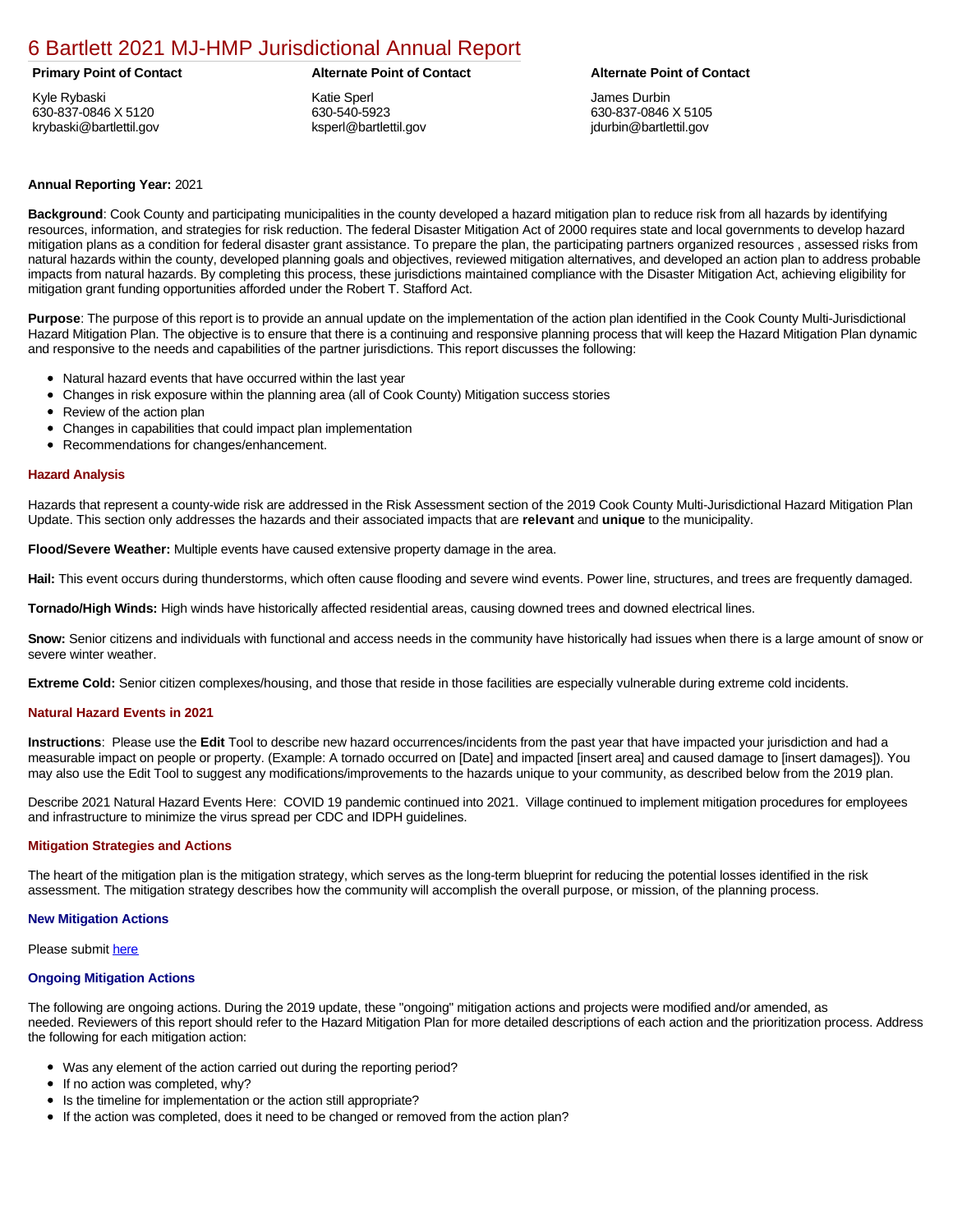| TABLE: HAZARD MITIGATION ACTION PLAN MATRIX                                                                                                                                              |                                                                     |             |                                                                                         |                          |                                                                                                                              |                          |                              |                                                            |
|------------------------------------------------------------------------------------------------------------------------------------------------------------------------------------------|---------------------------------------------------------------------|-------------|-----------------------------------------------------------------------------------------|--------------------------|------------------------------------------------------------------------------------------------------------------------------|--------------------------|------------------------------|------------------------------------------------------------|
| <b>Completion status legend:</b><br><b>O</b> = Action Ongoing toward Completion<br>$N = New$<br>$R =$ Want Removed from Annex<br>$C = Project Completed$<br>$X = No$ Action Taken        |                                                                     |             |                                                                                         |                          |                                                                                                                              |                          |                              |                                                            |
| 2021 Status                                                                                                                                                                              | 2020 Status                                                         | 2019 Status | <b>Hazards</b><br><b>Mitigated</b>                                                      | <b>Objectives</b><br>Met | <b>Lead Agencies</b>                                                                                                         | <b>Estimated</b><br>Cost | Sources of<br><b>Funding</b> | <b>Timeline/Projected</b><br><b>Completion Date</b><br>(a) |
|                                                                                                                                                                                          |                                                                     |             |                                                                                         |                          | Action B1.1—Provide Businesses with Rapid Response First Aid Kits to be used On-Site by First Responders during an Emergency |                          |                              |                                                            |
| <b>Status Description:</b>                                                                                                                                                               |                                                                     |             |                                                                                         |                          |                                                                                                                              |                          |                              |                                                            |
| $\mathsf{R}$                                                                                                                                                                             | X                                                                   | <b>New</b>  | Severe<br>Weather,<br>Extreme<br>Winter<br>Weather,<br>Tornado                          | 1, 2, 3, 12, 13          | <b>Bartlett Police</b><br>Department                                                                                         | \$1,000                  | Local Funds                  | 2020                                                       |
|                                                                                                                                                                                          | <b>Action B1.2-Storm Ready Community</b>                            |             |                                                                                         |                          |                                                                                                                              |                          |                              |                                                            |
| <b>Status Description:</b>                                                                                                                                                               |                                                                     |             |                                                                                         |                          |                                                                                                                              |                          |                              |                                                            |
| C                                                                                                                                                                                        | <b>Earned Storm</b><br><b>Ready Status</b><br>2019-2022<br>from NWS | <b>New</b>  | Flood,<br>Lightning, High<br>Wind, Blizzard,<br>Extreme Cold.<br>Ice Storms,<br>Tornado |                          | Village of<br><b>Bartlett</b>                                                                                                |                          | Local Funds                  | 2022                                                       |
|                                                                                                                                                                                          | Action B1.3-Residential Drainage Cost Share                         |             |                                                                                         |                          |                                                                                                                              |                          |                              |                                                            |
| <b>Status Description:</b>                                                                                                                                                               |                                                                     |             |                                                                                         |                          |                                                                                                                              |                          |                              |                                                            |
| $\circ$                                                                                                                                                                                  |                                                                     | New         | Flood                                                                                   |                          | Village of<br><b>Bartlett</b>                                                                                                | \$5,000 per<br>applicant | <b>Local Funds</b>           | 2022                                                       |
|                                                                                                                                                                                          | Action B1.4-Waste Water Treatment Plant upgrade                     |             |                                                                                         |                          |                                                                                                                              |                          |                              |                                                            |
| <b>Status Description:</b>                                                                                                                                                               |                                                                     |             |                                                                                         |                          |                                                                                                                              |                          |                              |                                                            |
| N                                                                                                                                                                                        |                                                                     |             | Flood, Snow,<br>Blizzard, Ice<br><b>Storms</b>                                          | 1, 2, 3                  | <b>Bartlett Public</b><br>Works                                                                                              | \$37,000,000             | <b>IEPA Loan</b>             | 2023                                                       |
| Action B1.5-Severe Weather Table Top exercise                                                                                                                                            |                                                                     |             |                                                                                         |                          |                                                                                                                              |                          |                              |                                                            |
| <b>Status Description:</b>                                                                                                                                                               |                                                                     |             |                                                                                         |                          |                                                                                                                              |                          |                              |                                                            |
| N                                                                                                                                                                                        |                                                                     |             | Flood,<br>Lightning, Hail,<br>High Wind,<br>Tornado, Wide<br>Spread Power<br>Outage     | 4, 5                     | Emergency<br>Management                                                                                                      | \$0                      | Local Funds                  | 2021                                                       |
| (a) Ongoing indicates continuation of an action that is already in place. Short-term indicates implementation within five years. Long-term indicates<br>implementation after five years. |                                                                     |             |                                                                                         |                          |                                                                                                                              |                          |                              |                                                            |

**Mitigation Success Stories:** Examples of mitigation success stories include, but are not limited to: received a Grant, completed a major mitigation project, etc.

IEPA loan granted for upgrades to waste water treatment plant.

Table top exercise completed on 9/22/21 testing Village's response to severe weather.

**Future Needs:** Examples of future needs include, but are not limited to: receiving training to better understand the mitigation grant application process, studies that may be needed to better understand hazards/risks, etc.

Training for ICS position responsibilities.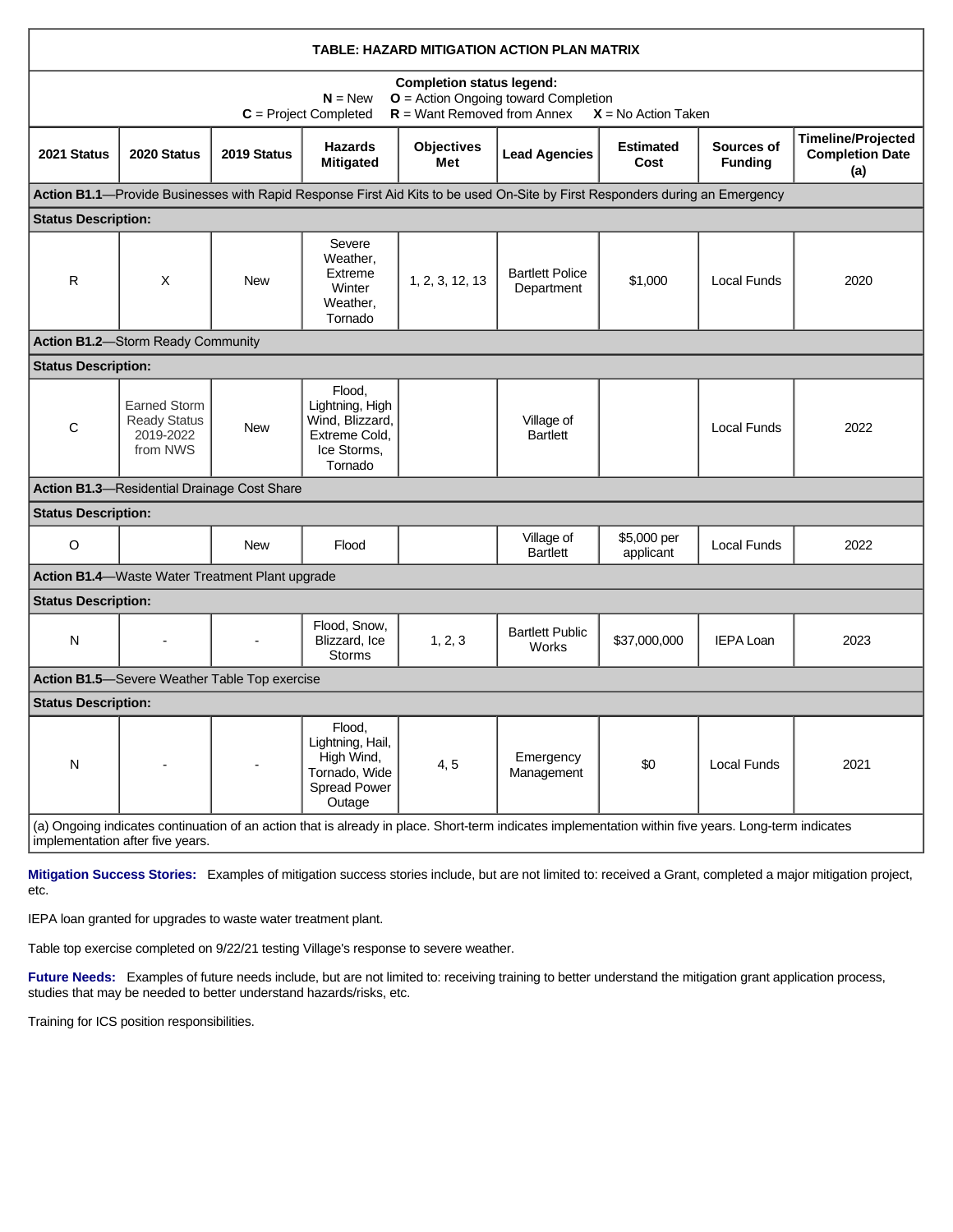## [6.1 Action B1.4](https://ccdhsem-bartlett.isc-cemp.com/Cemp/Details?id=8334901)

| <b>Mitigation Action</b>                                       | Waste Water Treatment Plant upgrade                                                                                                                                                                                                                                                                                                                                                         |
|----------------------------------------------------------------|---------------------------------------------------------------------------------------------------------------------------------------------------------------------------------------------------------------------------------------------------------------------------------------------------------------------------------------------------------------------------------------------|
| <b>Year Initiated</b>                                          | 2021                                                                                                                                                                                                                                                                                                                                                                                        |
| <b>Applicable Jurisdiction</b>                                 | Village of Bartlett                                                                                                                                                                                                                                                                                                                                                                         |
| <b>Lead Agency/Organization</b>                                | <b>Bartlett Public Works</b>                                                                                                                                                                                                                                                                                                                                                                |
| Supporting<br>Agencies/Organizations                           | Bartlett Administration                                                                                                                                                                                                                                                                                                                                                                     |
| Applicable Goal                                                | Develop and implement sustainable, cost-effective, and environmentally sound risk-reduction (mitigation)<br>٠<br>projects.<br>Protect the lives, health, safety, and property of the citizens of Cook County from the impacts of natural hazards.<br>٠<br>Protect public services and critical facilities, including infrastructure, from loss of use during natural hazard<br>٠<br>events. |
| <b>Potential Funding Source</b>                                | <b>IEPA Loan</b>                                                                                                                                                                                                                                                                                                                                                                            |
| <b>Estimated Cost</b>                                          | \$37,000,000                                                                                                                                                                                                                                                                                                                                                                                |
| <b>Benefits (loss avoided)</b>                                 | Allow plant to take on more flow during heavy rains                                                                                                                                                                                                                                                                                                                                         |
| <b>Projected Completion Date</b>                               | 2023                                                                                                                                                                                                                                                                                                                                                                                        |
| <b>Priority and Level of Importance</b><br>(Low, Medium, High) | <b>High Priority</b>                                                                                                                                                                                                                                                                                                                                                                        |
| Benefit Analysis (Low, Medium,<br>High)                        | High—Project will provide an immediate reduction of risk exposure for life and property.                                                                                                                                                                                                                                                                                                    |
| Cost Analysis (Low, Medium, High)                              | High—Existing funding will not cover the cost of the project; implementation would require new revenue through an<br>alternative source (for example, bonds, grants, and fee increases).                                                                                                                                                                                                    |
| Actual Completion Date                                         |                                                                                                                                                                                                                                                                                                                                                                                             |

| Project will begin in late 2021 and continue for approximately 2 1/2 years. IEPA loan was granted and will cover funds for<br>Action/Implementation Plan<br>project. Plan will allow infrastructure to handle more flow further reducing the chance of flooding during severe storms and<br>and Project Description:<br>llheavy rains. |
|----------------------------------------------------------------------------------------------------------------------------------------------------------------------------------------------------------------------------------------------------------------------------------------------------------------------------------------|

| <b>Mitigation Action and Project Maintenance</b> |            |                 |  |
|--------------------------------------------------|------------|-----------------|--|
| Year                                             | Status     | <b>Comments</b> |  |
| 2019                                             |            |                 |  |
| 2020                                             |            |                 |  |
| 2021                                             | <b>New</b> |                 |  |
| 2022                                             |            |                 |  |
| 2023                                             |            |                 |  |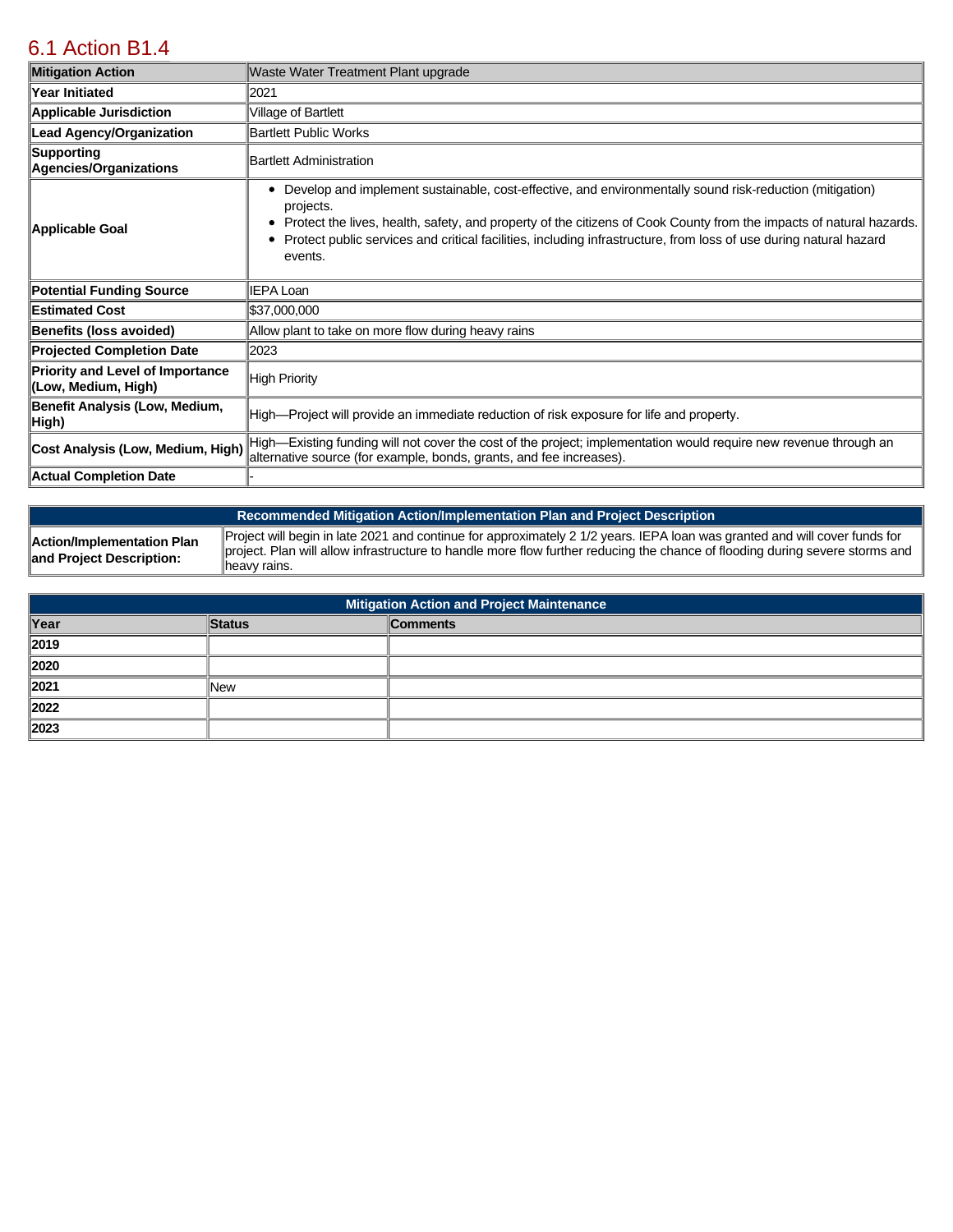|   | <b>Mitigated Hazards</b>                       |  |  |
|---|------------------------------------------------|--|--|
|   | All Hazards                                    |  |  |
|   | Dam/Levee Failure                              |  |  |
|   | Drought                                        |  |  |
|   | Earthquake                                     |  |  |
| X | Flood                                          |  |  |
|   | Extreme Heat                                   |  |  |
|   | Lightning                                      |  |  |
|   | Hail                                           |  |  |
|   | Fog                                            |  |  |
|   | High Wind                                      |  |  |
| X | Snow                                           |  |  |
| X | Blizzard                                       |  |  |
|   | Extreme Cold                                   |  |  |
| X | Ice Storms                                     |  |  |
|   | Tornado                                        |  |  |
|   | Epidemic or pandemic                           |  |  |
|   | Nuclear Power Plant Incident                   |  |  |
|   | Widespread Power Outage                        |  |  |
|   | Coastal Erosion                                |  |  |
|   | Secondary Impacts from Mass Influx of Evacuees |  |  |
|   | Hazardous Materials Incident                   |  |  |